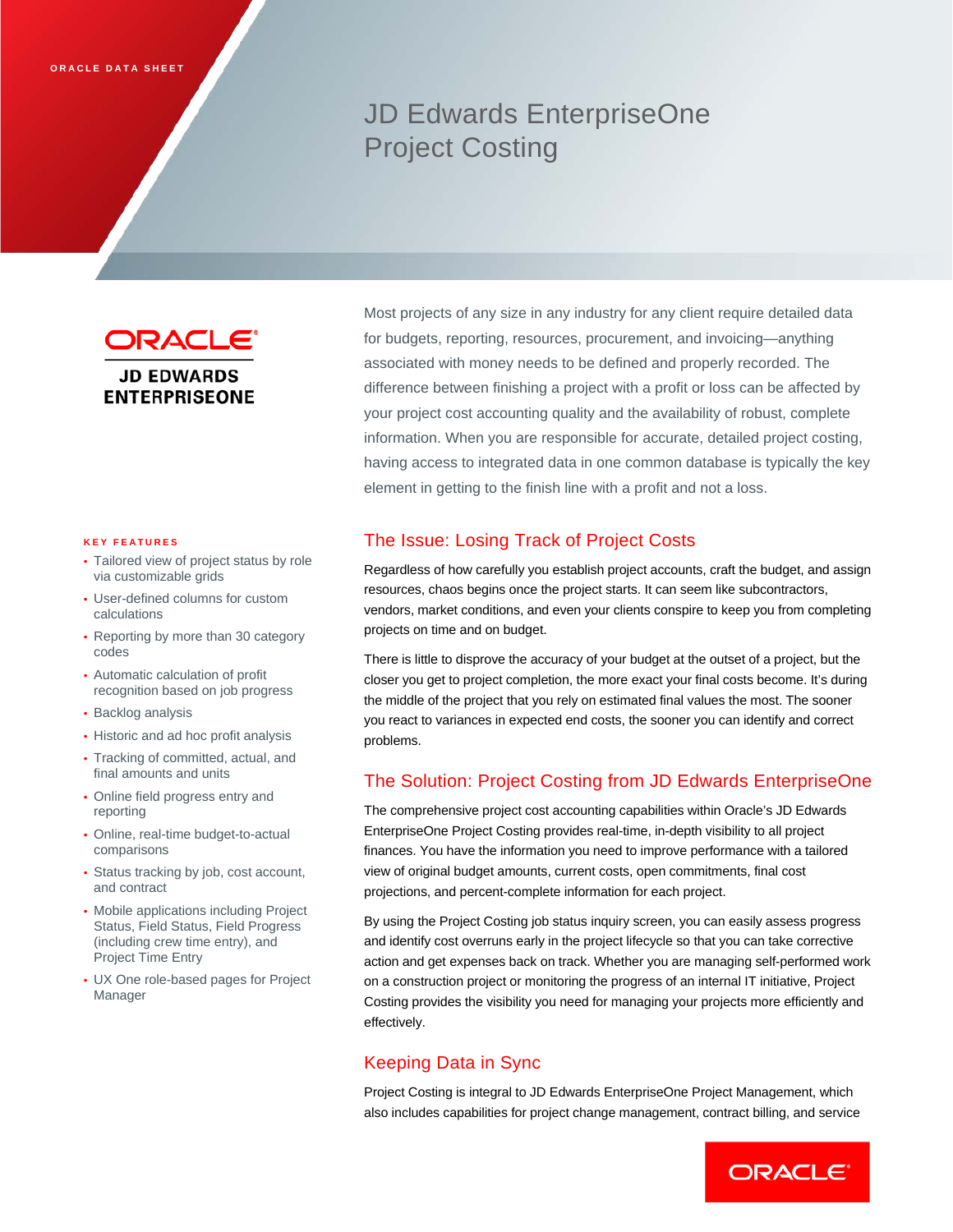#### **KEY BENEFITS**

- Keep track of project costs
- Keep data in sync
- Flexible and customizable views and reporting
- Access to a full range of job and financial information

billing. To further reduce administrative costs and eliminate data entry redundancies, Project Management is integrated with JD Edwards EnterpriseOne Financial Management, Human Capital Management, and Supply Management (Procurement) families of modules.

For example, in most organizations, project management and accounting teams use different IT systems, making it difficult—sometimes impossible—to get a clear, succinct snapshot of project status at any given time. Even if the systems are connected, they often operate in a batch environment, where the latest information remains on hold until the two platforms synchronize.

With Project Costing, project budgets are fully integrated with general ledger information. This real-time connection means that data can never be out of sync. Project and finance managers have access to the same accurate, up-to-date information for more consistent and timely decision-making.

## Having It Your Way

Project Costing offers exceptional levels of flexibility, letting you tailor views according to the way you manage various projects. With minimal effort, you can set up unique cost codes or work breakdown structures for different project types. To save time, you can then copy these formats into similar activities.

You can also incorporate industry-specific and company-specific terminology into Project Costing forms to make the information relevant. By using column versions and grid formats, you can tailor the project information display to support the way you work. The end result is a series of customized screens that highlight the specific information you need to make rapid, well-informed business decisions day in and day out.

## Satisfying Competing Needs for Job Information

Access to a full range of job and financial information is just part of the picture. For a company that has multiple projects at multiple sites, agreements with hundreds of subcontractors, and pressure from owners to comply with their requirements for progress reporting, it can be a challenge to efficiently satisfy all the competing demands for job information.

With Project Costing, you can simultaneously fulfill your reporting needs and those of the project owner, the job site, and your corporate office. The extensive range of reporting functionality includes:

- Project cost reports presented in the client's terminology and desired formats
- Ability to create a drill-down repository of supplemental information such as owner/client activity notes, legal descriptions, and incident logs
- Historic and ad hoc profit analysis
- Field progress reports, including job-site information on quantities in place and percentage-complete estimates
- Productivity and labor analysis
- Commitment reporting
- Financing and bonding reporting
- UX One role-based pages for Project Managers to easily access, review, and act upon important information to complete projects in a timely and cost-effective manner